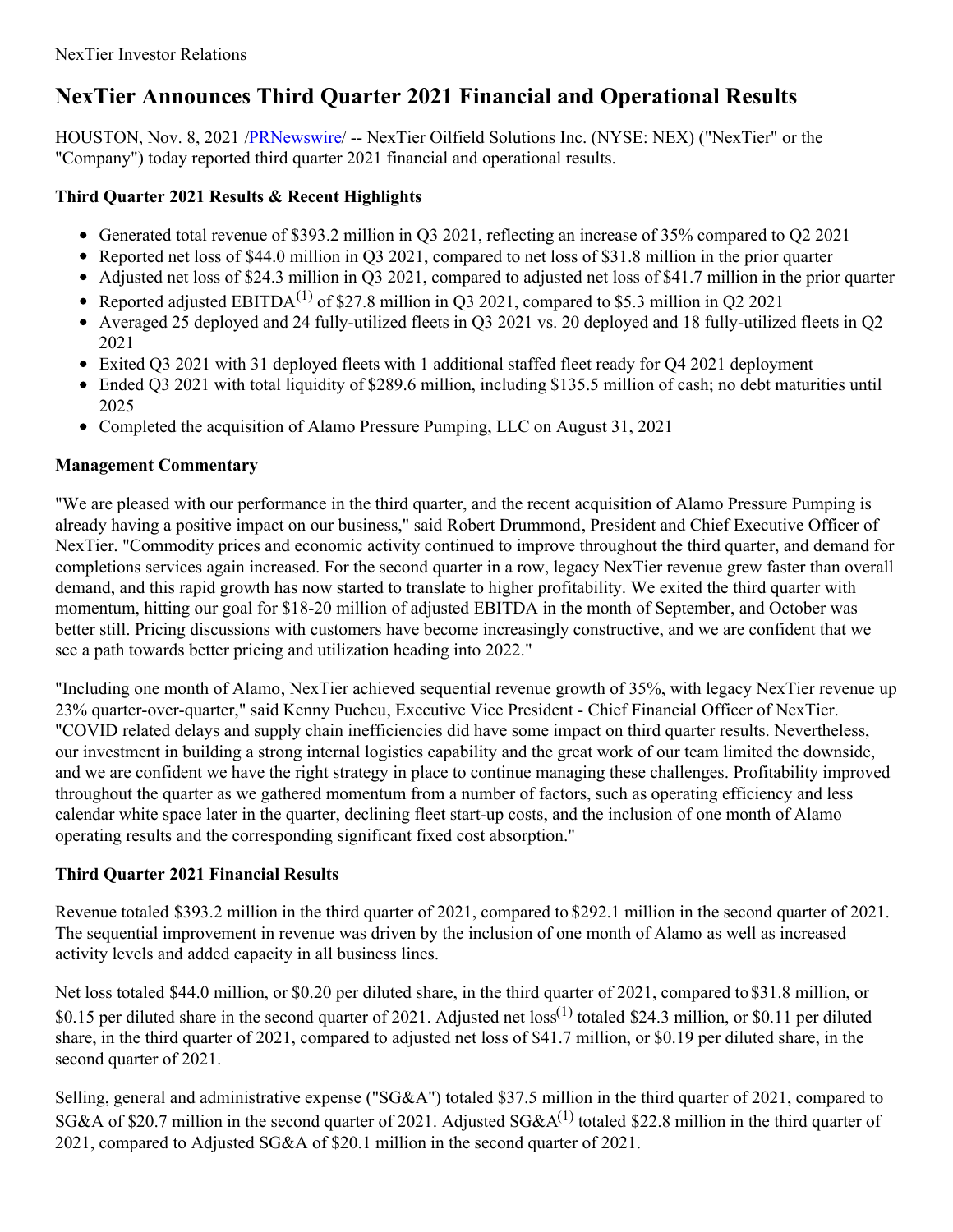Adjusted EBITDA<sup>(1)</sup> totaled \$27.8 million in the third quarter of 2021, compared to adjusted EBITDA of \$5.3 million in the second quarter of 2021.

### **Third Quarter 2021 Management Adjustments**

EBITDA<sup>(1)</sup> for the third quarter was \$8.0 million. When excluding net management adjustments of \$19.7 million, adjusted EBITDA for the third quarter was \$27.8 million. Management adjustments included \$7.4 million in stock compensation expense, \$5.9 million in contingent liability related to the Basic Energy Services bankruptcy filing, and \$4.8 million in transaction and integration expenses largely associated with the Alamo acquisition. Approximately \$8.7 million of total net management adjustments were cash, mostly related to the acquisition costs and litigation expense.

#### **Completion Services**

Revenue in our Completion Services segment totaled \$366.1 million in the third quarter of 2021, compared to \$268.8 million in the second quarter of 2021. The sequential increase was primarily driven by the inclusion of one month of Alamo as well as increased activity in all completions product and services lines, increased efficiency, and new fleet deployments. Adjusted Gross Profit totaled \$46.2 million in the third quarter of 2021, compared to \$20.4 million in the second quarter of 2021.

During the third quarter the Company deployed a net 2 additional fleets. After accounting for the formation of a Simulfrac fleet and including the acquisition of Alamo, the Company exited the third quarter with 31 deployed fleets. For the quarter and including one month of Alamo operations, the Company operated an average of 25 deployed fleets and 24 fully-utilized fleets, an increase from 20 and 18, respectively, in the second quarter. When taking only fracturing and integrated wireline into account, annualized Adjusted Gross Profit<sup>(1)</sup> per fully-utilized fracturing fleet totaled \$7.3 million in the third quarter of 2021, compared to \$4.0 million in the second quarter of 2021.

#### **Well Construction and Intervention Services**

Revenue in our Well Construction and Intervention ("WC&I") Services segment, totaled \$27.1 million in the third quarter of 2021, compared to \$23.3 million in the second quarter of 2021. The sequential improvement was primarily driven by increased customer activity in both our Coil Tubing and Cement product lines. Adjusted Gross Profit totaled \$2.9 million in the third quarter of 2021, compared to Adjusted Gross Profit of \$2.8 million in the second quarter of 2021.

### **Balance Sheet and Capital**

Total debt outstanding as of September 30, 2021 was \$373.0 million, net of debt discounts and deferred finance costs and excluding lease obligations and including a \$39.4 million equipment financing loan secured during Q3 2021. As of September 30, 2021, total available liquidity was \$289.6 million, comprised of cash of \$135.5 million, and \$154.1 million of available borrowing capacity under our asset-based credit facility.

Total cash used in operating activities during the third quarter of 2021 was \$10.7 million and cash used in investing activities, excluding cash used in acquisition of business, was \$42.5 million, resulting in a free cash flow<sup>(1)</sup> use of \$53.2 million in the third quarter of 2021.

#### **Acquisition of Alamo Pressure Pumping**

On August 31, 2021, NexTier announced that it had completed the transaction to acquire 100% of the equity interests of Alamo Pressure Pumping, LLC ("Alamo"). NexTier's operating results for the third quarter include the postacquisition one month of operating results of Alamo. For additional information related to the acquisition, please reference the Company's press releases issued August 4 and 31, 2021, which are available on the Press Releases section of NexTier's Investor website at <https://investors.nextierofs.com/ir-press-releases>. Additionally, an investor presentation detailing the transaction is available on the Presentations section of the Investor website at [https://investors.nextierofs.com/ir-home](https://c212.net/c/link/?t=0&l=en&o=3351468-1&h=1342401266&u=https%3A%2F%2Finvestors.nextierofs.com%2Fir-home&a=https%3A%2F%2Finvestors.nextierofs.com%2Fir-home).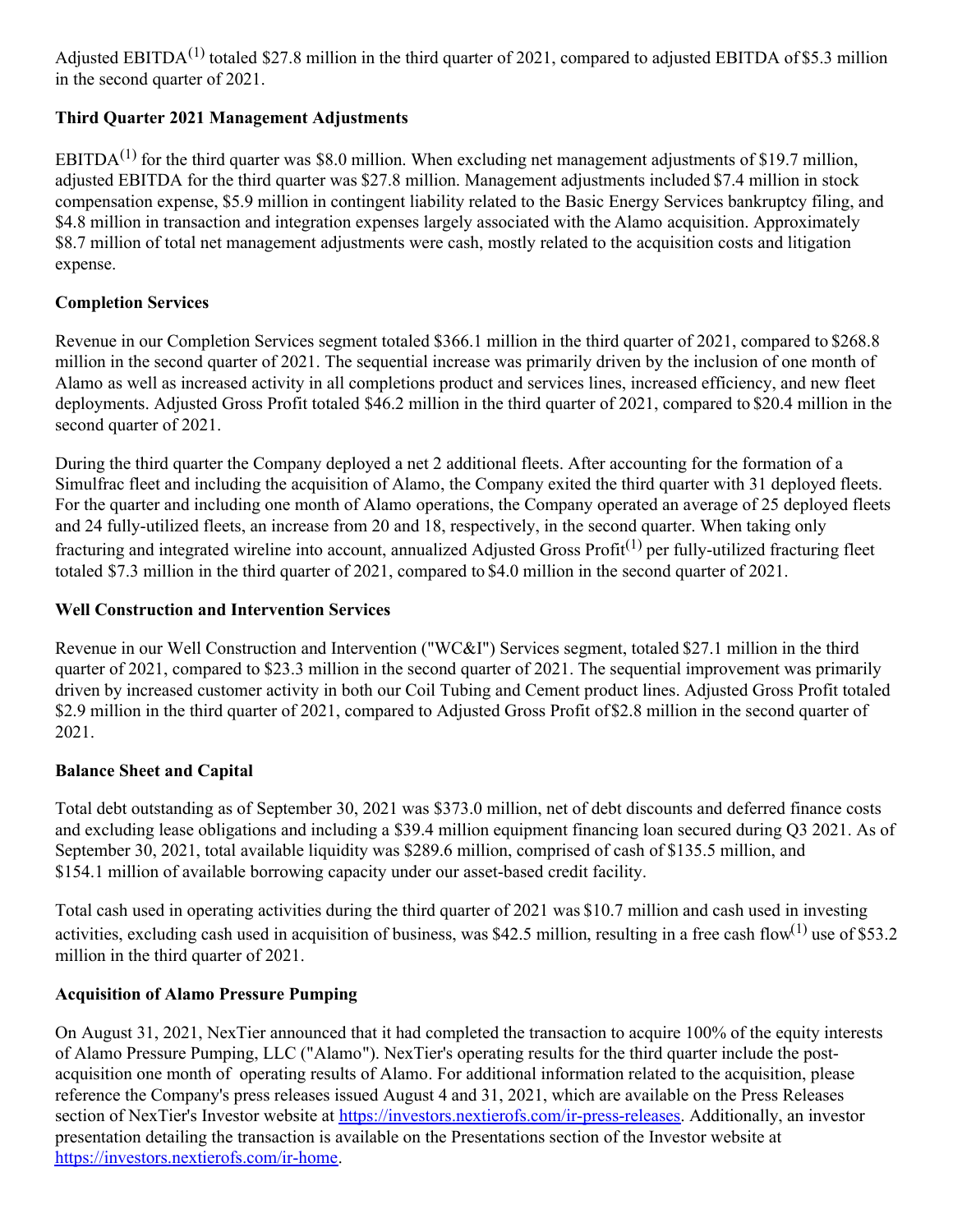### **Outlook**

For the fourth quarter of 2021, NexTier expects to operate an average of 30 deployed frac fleets. The Company intends to deploy one additional upgraded Tier IV DGB frac fleet for a returning customer by the end of the fourth quarter and exit the quarter with 31 frac fleets deployed.

Based on the above deployed fleets including a full quarter of Alamo operating results versus just one month in the third quarter, we anticipate significantly improved results in the fourth quarter relative to the third quarter commensurate with the increase in active fleet count on a quarter-over-quarter basis, plus the additional benefit of significant fixed cost absorption and some modest price increases.

Fourth quarter capex is expected to approximate \$50 million, including the strategic investments in additional dual fuel conversions and the continued deployment of capital for our new Power Solutions business. We anticipate a significant cash inflow from asset sales during the fourth quarter will help partially offset the capex.

"We continue to see a positive demand backdrop for US onshore completion services as we head into 2022," added Robert Drummond. "We have counter-cyclically invested in next generation, low cost, low carbon frac solutions, which we believe will put our assets in high-demand in the coming cycle. Our upgrade program should largely be completed by the end of 2021 and we are shifting the Company's priorities to free cash flow generation."

#### **Conference Call Information**

On November 9, 2021, NexTier will hold a conference call for investors at 7:30 a.m. Central Time (8:30 a.m. Eastern Time) to discuss third quarter 2021 financial and operating results. Hosting the call will be management of NexTier, including Robert Drummond, President and Chief Executive Officer and Kenny Pucheu, Executive Vice President and Chief Financial Officer. The call can be accessed via a live webcast accessible on the IR Event Calendar page in the Investor Relations section of our website at [www.nextierofs.com](http://www.nextierofs.com) or live over the telephone by dialing (855) 560-2574, or for international callers, (412) 542-4160. A replay will be available shortly after the call and can be accessed by dialing (877) 344-7529, or for international callers, (412) 317-0088. The passcode for the telephonic replay is 10161267 and will be available until November 16, 2021. An archive of the webcast will be available shortly after the call on our website at [www.nextierofs.com](http://www.nextierofs.com) for twelve months following the call.

#### **About NexTier Oilfield Solutions**

Headquartered in Houston, Texas, NexTier is an industry-leading U.S. land oilfield service company, with a diverse set of well completion and production services across active and demanding basins. Our integrated solutions approach delivers efficiency today, and our ongoing commitment to innovation helps our customers better address what is coming next. NexTier is differentiated through four points of distinction, including safety performance, efficiency, partnership and innovation. At NexTier, we believe in living our core values from the basin to the boardroom, and helping customers win by safely unlocking affordable, reliable and plentiful sources of energy.

(1) **Non-GAAP Financial Measures**. The Company has included in this press release or discussed on the conference call described above certain non-GAAP financial measures, some of which are calculated on segment basis or product line basis. These measurements provide supplemental information which the Company believes is useful to analysts and investors to evaluate its ongoing results of operations, when considered alongside GAAP measures such as net income and operating income.

Non-GAAP financial measures include EBITDA, Adjusted EBITDA, Adjusted Gross Profit, Adjusted Net Income (loss), free cash flow, adjusted free cash flow, Adjusted SG&A, and annualized adjusted gross profit per fully-utilized fracturing fleet. These non-GAAP financial measures exclude the financial impact of items management does not consider in assessing the Company's ongoing operating performance, and thereby facilitate review of the Company's operating performance on a period-to-period basis. Other companies may have different capital structures, and comparability to the Company's results of operations may be impacted by the effects of acquisition accounting on its depreciation and amortization. As a result of the effects of these factors and factors specific to other companies, the Company believes EBITDA, Adjusted EBITDA, Adjusted Gross Profit, Adjusted SG&A, and Adjusted Net Income(loss) provide helpful information to analysts and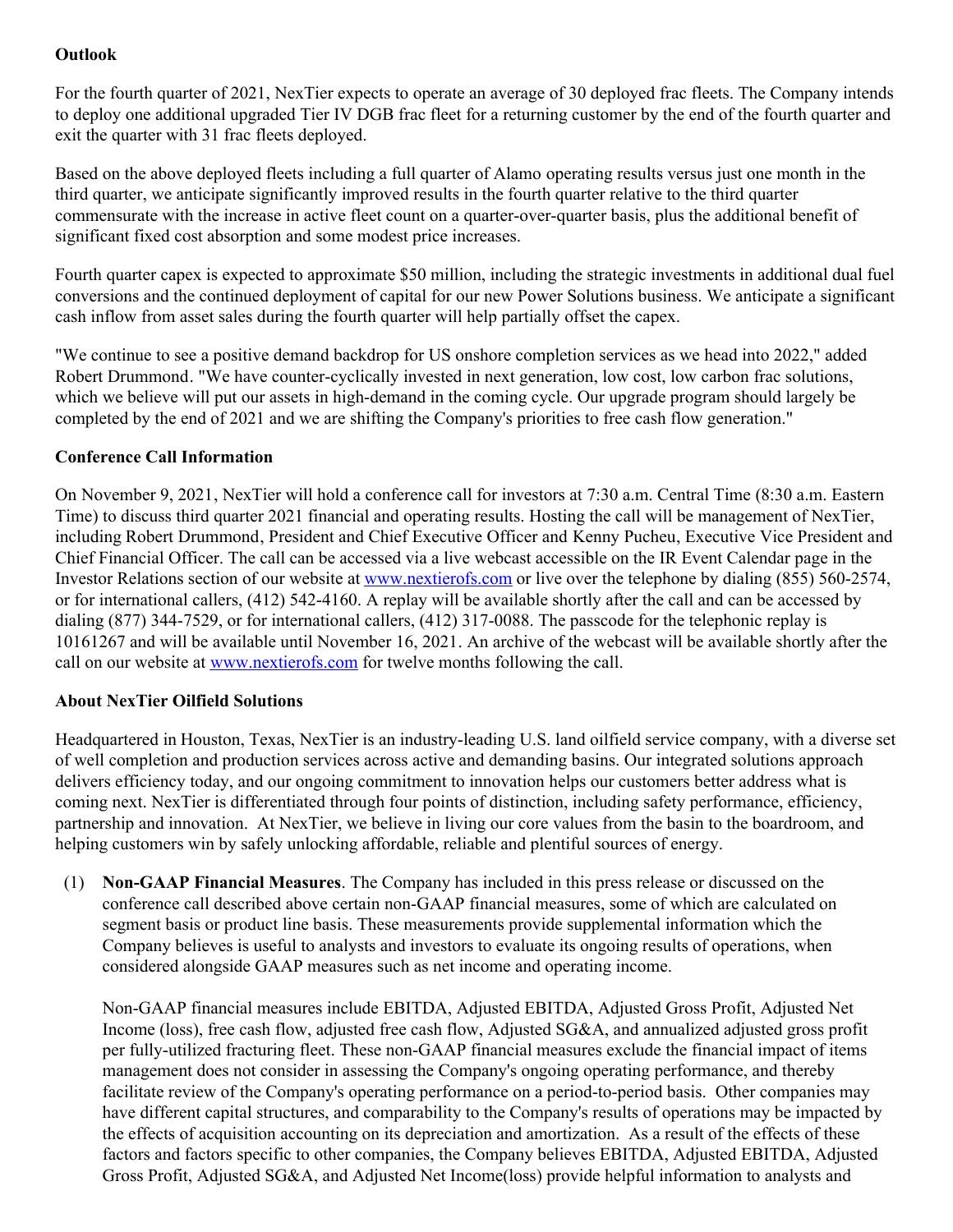investors to facilitate a comparison of its operating performance to that of other companies. The Company believes free cash flow and Adjusted free cash flow is important to investors in that it provides a useful measure to assess management's effectiveness in the areas of profitability and capital management. Annualized Adjusted Gross Profit per fully-utilized fracturing fleet is used to evaluate the operating performance of the business line for comparable periods, and the Company believes it is important as an indicator of operating performance of our fracturing and integrated wireline product line because it excludes the effects of the capital structure and certain non-cash items from the product line's operating results. For a reconciliation of these non-GAAP measures, please see the tables at the end of this press release. Reconciliations of forward-looking non-GAAP financial measures to comparable GAAP measures are not available due to the challenges and impracticability with estimating some of the items, particularly with estimates for certain contingent liabilities, and estimating non-cash unrealized fair value losses and gains which are subject to market variability and therefore a reconciliation is not available without unreasonable effort.

Non-GAAP Measure Definitions: EBITDA is defined as net income (loss) adjusted to eliminate the impact of interest, income taxes, depreciation and amortization. Adjusted EBITDA is defined as net income (loss) adjusted to eliminate the impact of interest, income taxes, depreciation and amortization, along with certain items management does not consider in assessing ongoing performance. Adjusted Gross Profit is defined as revenue less cost of services, further adjusted to eliminate items in cost of services that management does not consider in assessing ongoing performance. Adjusted Gross Profit at the segment level is not considered to be a non-GAAP financial measure as it is our segment measure of profit or loss and is required to be disclosed under GAAP pursuant to ASC 280. Adjusted Net Income (Loss) is defined as net income (loss) plus the aftertax amount of merger/transaction-related costs and other non-routine items. Adjusted SG&A is defined as selling, general and administrative expenses adjusted for severance and business divestiture costs, merger/transaction-related costs, and other non-routine items. Free cash flow is defined as the net increase (decrease) in cash and cash equivalents before financing activities, including share repurchase activity. Adjusted free cash flow adjusts free cash flow for certain management adjustments. Annualized Adjusted Gross Profit per fully-utilized fleet, is a non-GAAP measure and is defined as (i) revenue less cost of services attributable to the fracturing and integrated wireline product line, further adjusted to eliminate items in cost of services that management does not consider in assessing ongoing performance for the fracturing and integrated wireline product line, (ii) divided by the fully-utilized fracturing and integrated wireline fleets (average deployed fleets multiplied by fleet utilization) per quarter, and then (iii) multiplied by four.

#### **Forward-Looking Statements and Where to Find Additional Information**

This press release and discussion in the conference call described above contains forward-looking statements within the meaning of the Private Securities Litigation Reform Act of 1995 that are subject to risks and uncertainties and are made pursuant to the safe harbor provisions of Section 27A of the Securities Act of 1993, as amended and Section 21E of the Securities Exchange Act of 1934, as amended. Where a forward-looking statement expresses or implies an expectation or belief as to future events or results, such expectation or belief is expressed in good faith and believed to have a reasonable basis. The words "believe," "continue," "could," "expect," "anticipate," "intends," "estimate," "forecast," "project," "should," "may," "will," "would" or the negative thereof and similar expressions are intended to identify such forward-looking statements. These forward-looking statements are only predictions and involve known and unknown risks and uncertainties, many of which are beyond the Company's control. Statements in this press release or made during the conference call described above regarding NexTier, Alamo and the combined company that are forward-looking, including projections as to the Company's 2021 guidance and outlook information, projections as to the number of fleets and other anticipated benefits of the proposed transaction, the impact of the proposed transaction on NexTier's and Alamo's business and future financial and operating results, and the amount and timing of synergies from the proposed transaction are based on management's estimates, assumptions and projections, and are subject to significant uncertainties and other factors, many of which are beyond NexTier's and Alamo's control. These factors and risks include, but are not limited to, (i) the competitive nature of the industry in which NexTier and Alamo conduct their business, including pricing pressures; (ii) the ability to meet rapid demand shifts; (iii) the impact of pipeline capacity constraints and adverse weather conditions in oil or gas producing regions; (iv) the ability to obtain or renew customer contracts and changes in customer requirements in the markets NexTier and Alamo serve; (v) the ability to identify, effect and integrate acquisitions, joint ventures or other transactions; (vi) the ability to protect and enforce intellectual property rights; (vii) the effect of environmental and other governmental regulations on NexTier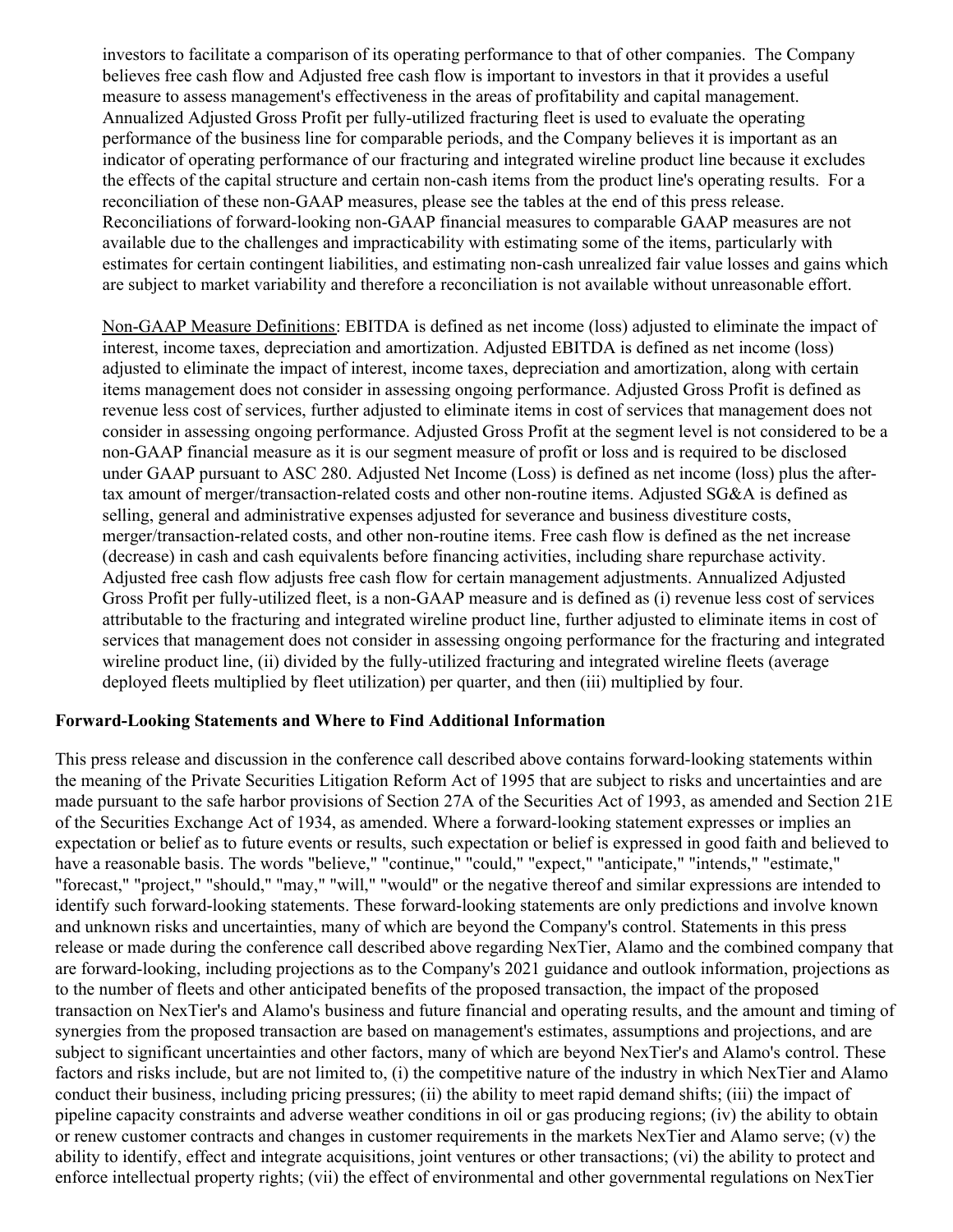and Alamo operations; (viii) the effect of a loss of, or interruption in operations of, NexTier or Alamo operations, or of one or more key suppliers, or customers, including resulting from inflation, COVID-19 resurgence, product defects, recalls or suspensions; (ix) the variability of crude oil and natural gas commodity prices; (x) the market price (including inflation) and timely availability of materials or equipment; (xi) the ability to obtain permits, approvals and authorizations from governmental and third parties; (xii) NexTier's and Alamo's ability to employ a sufficient number of skilled and qualified workers; (xiii) the level of, and obligations associated with, indebtedness; (xiv) fluctuations in the market price of NexTier's stock; (xv) the duration (including resurgences), impact and severity of the COVID-19 pandemic and the response thereto, including the impact of social distancing, shelter-in-place or shutdowns of nonessential businesses and similar measures imposed or undertaken by governments, private businesses or others (including the economic, administrative, and social impacts of mask or vaccine mandates), and the possibility of increased inflation, travel restrictions, lodging shortages or other macro-economic challenges as the economy emerges from the COVID-19 pandemic; and (xv) other risk factors and additional information. In addition, material risks that could cause actual results to differ from forward-looking statements include: the inherent uncertainty associated with financial or other projections; the effective integration of Alamo's businesses and the ability to achieve the anticipated synergies and value-creation contemplated by the proposed transaction; unanticipated difficulties or expenditures relating to the transaction, the response or retention of customers and vendors as a result of the announcement and/or closing of the transaction; and the diversion of management time on transaction-related issues. For a more detailed discussion of such risks and other factors, see the Company's filings with the Securities and Exchange Commission (the "SEC"), including under the heading "Risk Factors" in Item 1A of the Company's Annual Report on Form 10-K for the fiscal year ended December 31, 2020, available on the SEC website or [www.NexTierOFS.com](http://www.nextierofs.com). The Company assumes no obligation to update any forward-looking statements or information, which speak as of their respective dates, to reflect events or circumstances after the date hereof, or to reflect the occurrence of unanticipated events, except as may be required under applicable securities laws. Investors should not assume that any lack of update to a previously issued "forward-looking statement" constitutes a reaffirmation of that statement.

Additional information about the Company, including information on the Company's response to the coronavirus, can be found in its periodic reports that are filed with the SEC, available [www.sec.gov](http://www.sec.gov) or [www.NexTierOFS.com](http://www.nextierofs.com).

#### **Investor Contact:**

Kenneth Pucheu Executive Vice President - Chief Financial Officer

Michael Sabella Vice President - Investor Relations and Business Development [michael.sabella@nextierofs.com](mailto:michael.sabella@nextierofs.com)

### **NEXTIER OILFIELD SOLUTIONS INC. AND SUBSIDIARIES CONDENSED CONSOLIDATED STATEMENTS OF OPERATIONS**

(unaudited, amounts in thousands, except per share data)

|                                              | <b>Three Months Ended</b> |           |   |               |
|----------------------------------------------|---------------------------|-----------|---|---------------|
|                                              | <b>September 30, 2021</b> |           |   | June 30, 2021 |
| Revenue                                      | \$                        | 393,164   | S | 292,145       |
| Operating costs and expenses:                |                           |           |   |               |
| Cost of services                             |                           | 344,637   |   | 269,260       |
| Depreciation and amortization                |                           | 44,861    |   | 40,671        |
| Selling, general and administrative expenses |                           | 37,453    |   | 20,734        |
| Merger and integration                       |                           | 4,752     |   | 178           |
| Gain on disposal of assets                   |                           | (1, 133)  |   | (2,017)       |
| Total operating costs and expenses           |                           | 430,570   |   | 328,826       |
| Operating loss                               |                           | (37, 406) |   | (36,681)      |
| Other income (expense):                      |                           |           |   |               |
| Other income (expense), net                  |                           | 585       |   | 11,247        |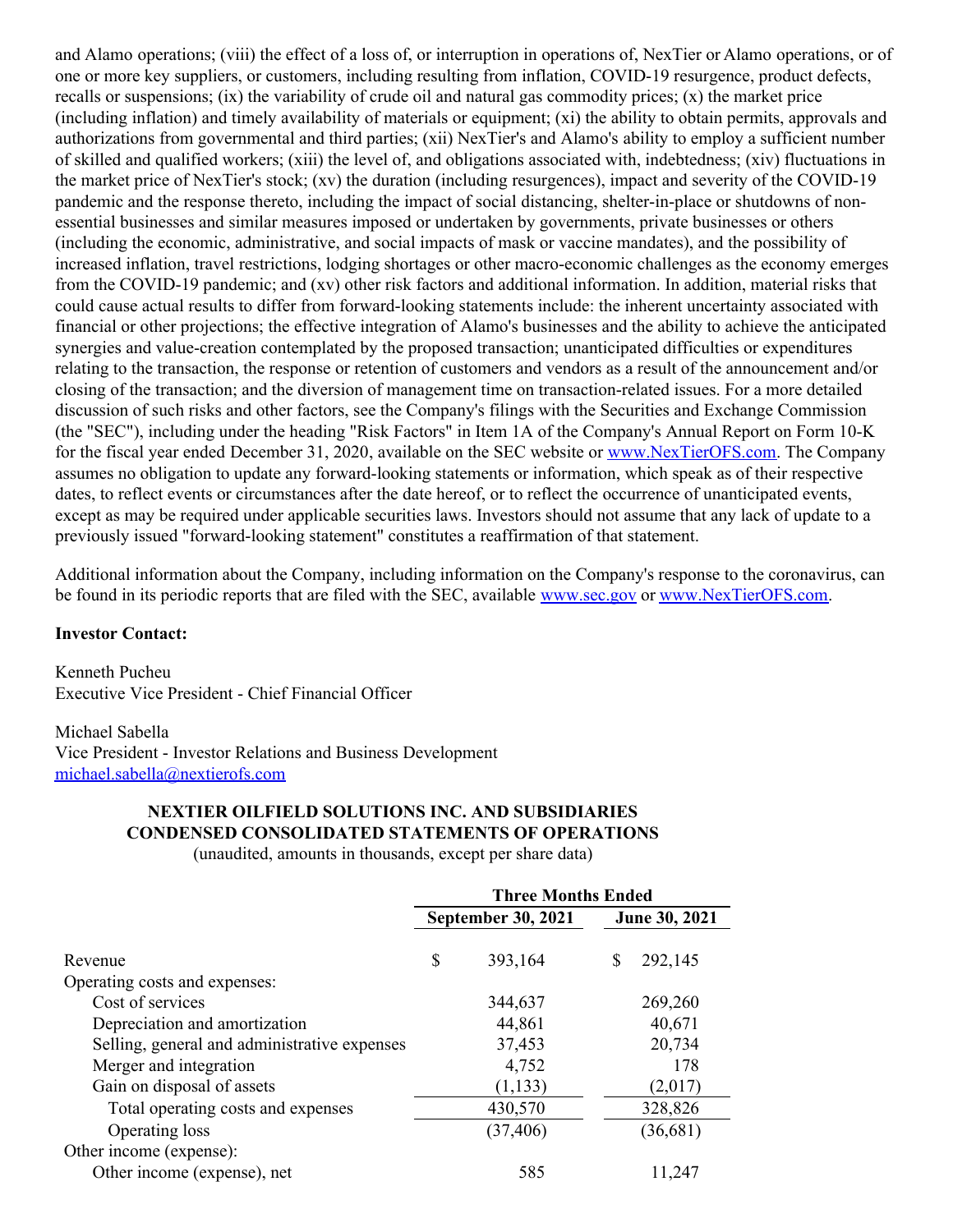| Interest expense, net<br>Total other income (expense)              | (6.701)<br>(6,116) | 5726<br>5,521      |  |
|--------------------------------------------------------------------|--------------------|--------------------|--|
| Loss before income taxes<br>Income tax expense                     | (43, 522)<br>(472) | (31, 160)<br>(621) |  |
| <b>Net loss</b>                                                    | \$<br>(43,994)     | \$<br>(31,781)     |  |
| Net loss per share: basic                                          | \$<br>(0.20)       | \$<br>(0.15)       |  |
| Net loss per share: diluted                                        | \$<br>(0.20)       | \$<br>(0.15)       |  |
| Weighted-average shares: basic<br>Weighted-average shares: diluted | 224,481<br>224,481 | 215,443<br>215,443 |  |

### **NEXTIER OILFIELD SOLUTIONS INC. AND SUBSIDIARIES CONSOLIDATED BALANCE SHEETS**

(unaudited, amounts in thousands)

|                                                                 | September 30,<br>2021    | December 31,<br>2020                   |  |  |
|-----------------------------------------------------------------|--------------------------|----------------------------------------|--|--|
| <b>ASSETS</b>                                                   |                          |                                        |  |  |
| Current assets:                                                 |                          |                                        |  |  |
| Cash and cash equivalents                                       | $\mathbb{S}$<br>135,525  | \$<br>275,990                          |  |  |
| Trade and other accounts receivable, net                        | 265,388                  | 122,584                                |  |  |
| Inventories, net                                                | 38,108                   | 30,068                                 |  |  |
| Assets held for sale                                            | 6,495                    | 126                                    |  |  |
| Prepaid and other current assets                                | 51,352                   | 58,011                                 |  |  |
| Total current assets                                            | 496,868                  | 486,779                                |  |  |
| Operating lease right-of-use assets                             | 22,980                   | 37,157                                 |  |  |
| Finance lease right-of-use assets                               | 35,746                   | 1,132                                  |  |  |
| Property and equipment, net                                     | 592,112                  | 470,711                                |  |  |
| Goodwill                                                        | 192,446                  | 104,198                                |  |  |
| Intangible assets                                               | 69,527                   | 51,182                                 |  |  |
| Other noncurrent assets                                         | 8,296                    | 6,729                                  |  |  |
| <b>Total assets</b>                                             | $\mathbf S$<br>1,417,975 | 1,157,888<br>$\boldsymbol{\mathsf{S}}$ |  |  |
| <b>LIABILITIES AND STOCKHOLDERS' EQUITY</b>                     |                          |                                        |  |  |
| Current liabilities:                                            |                          |                                        |  |  |
| Accounts payable                                                | $\mathbf S$<br>179,203   | \$<br>61,259                           |  |  |
| Accrued expenses                                                | 222,720                  | 134,230                                |  |  |
| <b>Customer contract liabilities</b>                            | 26,798                   | 266                                    |  |  |
| Current maturities of operating lease liabilities               | 8,725                    | 18,551                                 |  |  |
| Current maturities of finance lease liabilities                 | 10,438                   | 606                                    |  |  |
| Current maturities of long-term debt                            | 11,186                   | 2,252                                  |  |  |
| Other current liabilities                                       | 2,543                    | 2,993                                  |  |  |
| Total current liabilities                                       | 461,613                  | 220,157                                |  |  |
| Long-term operating lease liabilities, less current maturities  | 20,580                   | 24,232                                 |  |  |
| Long-term finance lease liabilities, less current maturities    | 25,053                   | 504                                    |  |  |
| Long-term debt, net of unamortized deferred financing costs and |                          |                                        |  |  |
| unamortized debt discount, less current maturities              | 361,836                  | 333,288                                |  |  |
| Other non-current liabilities                                   | 20,722                   | 22,419                                 |  |  |
| Total non-current liabilities                                   | 428,191                  | 380,443                                |  |  |
| <b>Total liabilities</b>                                        | 889,804                  | 600,600                                |  |  |
| <b>Stockholders' equity:</b>                                    |                          |                                        |  |  |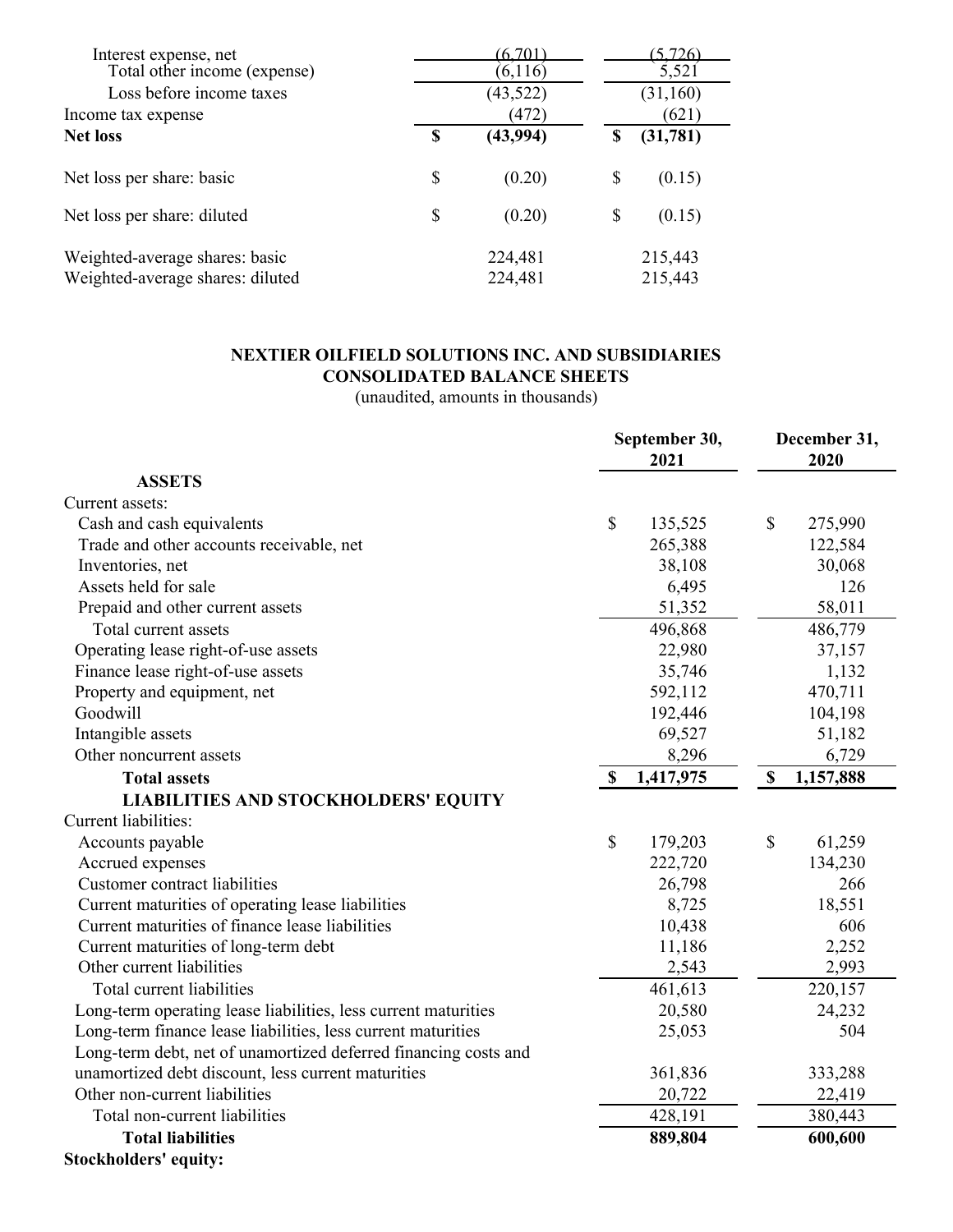| Common stock                               | 2,420      | 2,144     |
|--------------------------------------------|------------|-----------|
| Paid-in capital in excess of par value     | 1,087,618  | 989,995   |
| Retained deficit                           | (552, 018) | (421,741) |
| Accumulated other comprehensive loss       | (9,849)    | (13, 110) |
| Total stockholders' equity                 | 528,171    | 557,288   |
| Total liabilities and stockholders' equity | 1,417,975  | 1,157,888 |

### **NEXTIER OILFIELD SOLUTIONS INC. AND SUBSIDIARIES ADDITIONAL SELECTED FINANCIAL AND OPERATING DATA**

(unaudited, amounts in thousands)

|                                                                           | <b>Three Months Ended</b> |         |               |               |
|---------------------------------------------------------------------------|---------------------------|---------|---------------|---------------|
|                                                                           | <b>September 30, 2021</b> |         |               | June 30, 2021 |
| <b>Completion Services:</b>                                               |                           |         |               |               |
| Revenue                                                                   | \$                        | 366,067 | <sup>\$</sup> | 268,839       |
| Cost of services                                                          | 320,297                   |         |               | 248,585       |
| Depreciation, amortization, (gain) loss on sale of assets, and impairment | 37,593                    |         |               | 34,552        |
| Net loss                                                                  |                           | 8,177   |               | (14,298)      |
| Adjusted gross profit <sup>(1)</sup>                                      | \$                        | 46,184  | \$            | 20,361        |
| <b>Well Construction and Intervention Services:</b>                       |                           |         |               |               |
| Revenue                                                                   | \$                        | 27,097  | \$            | 23,306        |
| Cost of services                                                          |                           | 24,340  |               | 20,675        |
| Depreciation, amortization, (gain) loss on sale of assets, and impairment |                           | 2,034   |               | 1,080         |
| Net loss                                                                  |                           | 723     |               | 1,551         |
| Adjusted gross profit $(1)$                                               | \$                        | 2,905   | \$            | 2,756         |

**(1)** The Company uses Adjusted gross profit as its measure of profitability for segment reporting.

# **NEXTIER OILFIELD SOLUTIONS INC. AND SUBSIDIARIES**

**NON-GAAP FINANCIAL MEASURES**

(unaudited, amounts in thousands)

|                                                          | <b>Three Months Ended</b> |                           |             |               |    |                       |
|----------------------------------------------------------|---------------------------|---------------------------|-------------|---------------|----|-----------------------|
|                                                          |                           | <b>September 30, 2021</b> |             | June 30, 2021 |    | <b>March 30, 2021</b> |
| <b>Net loss</b>                                          | \$                        | (43,994)                  | \$          | (31,781)      | \$ | (54, 502)             |
| Interest expense, net                                    |                           | 6,701                     |             | 5,726         |    | 4,206                 |
| Income tax expense                                       |                           | 472                       |             | 621           |    | 857                   |
| Depreciation and amortization                            | 44,861                    |                           | 40,671      |               |    | 45,868                |
| <b>EBITDA</b>                                            | $\mathcal{S}$             | 8,040                     | $\mathbf S$ | 15,237        | \$ | (3,571)               |
| Plus management adjustments:                             |                           |                           |             |               |    |                       |
| Acquisition, integration and expansion $(1)$             |                           | 4,752                     |             | 178           |    |                       |
| Non-cash stock compensation <sup>(2)</sup>               |                           | 7,350                     |             | 4,889         |    | 5,203                 |
| Market-driven costs <sup>(3)</sup>                       |                           | 578                       |             | 378           |    | 7,295                 |
| Divestiture of business <sup>(4)</sup>                   |                           | 5,927                     |             | 2,428         |    | (785)                 |
| (Gain) loss on equity security investment <sup>(5)</sup> |                           | 522                       |             | (1, 331)      |    | 3,693                 |
| Litigation <sup><math>(6)</math></sup>                   |                           | 4,000                     |             | 1,638         |    | 2,137                 |
| Tax audit <sup>(7)</sup>                                 |                           | (2,771)                   |             | (8,778)       |    | (13,328)              |
| Insurance recovery <sup>(8)</sup>                        |                           | (723)                     |             | (9,686)       |    |                       |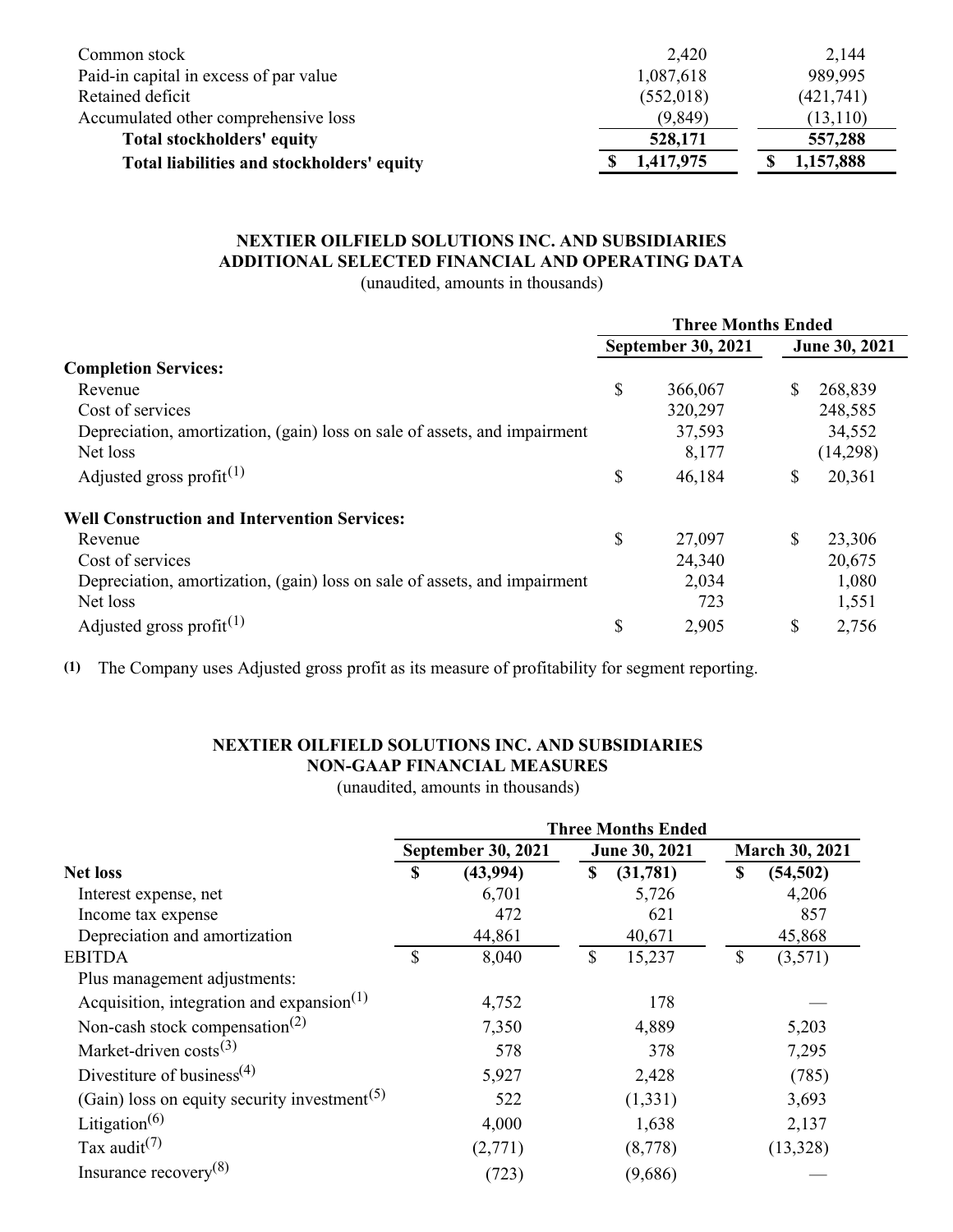| )ther                  | $\cup$ |       | ⌒  |
|------------------------|--------|-------|----|
| <b>Adjusted EBITDA</b> |        | 5,300 | vv |

- (1) Represents transaction and integration costs related to acquisitions.
- (2) Represents non-cash amortization of equity awards issued under the Company's Incentive Award Plan.
- (3) Represents market-driven severance, leased facility closures, and restructuring costs incurred as a result of significant declines in crude oil prices resulting from demand destruction from the COVID-19 pandemic and global oversupply.
- (4) Represents the gain on final cash settlement of the Basic Notes, bad debt expense and contingent liability recognized in the second and third quarters of 2021 on the divestiture of the Well Support Services segment to, and related to the bankruptcy filing of, Basic Energy Services.
- (5) Represents the realized and unrealized (gain) loss on an equity security investment composed primarily of common equity shares in a public company.
- (6) Represents increases in accruals related to contingencies acquired in business acquisitions or exceptional material events.
- (7) Represents a reduction of the Company's accrual related to a tax audits acquired in business acquisitions.
- (8) Represents a gain on insurance recovery in excess of book value due to a fire incident.

#### **NEXTIER OILFIELD SOLUTIONS INC. AND SUBSIDIARIES NON-GAAP FINANCIAL MEASURES**

(unaudited, amounts in thousands)

|                                                       | <b>Three Months Ended</b><br><b>September 30, 2021</b> |                                            |  |
|-------------------------------------------------------|--------------------------------------------------------|--------------------------------------------|--|
| Selling, general and administrative expenses          | \$                                                     | 37,453                                     |  |
| Less management adjustments:                          |                                                        |                                            |  |
| Non-cash stock compensation                           |                                                        | (7,350)                                    |  |
| Market-driven costs                                   |                                                        | (16)                                       |  |
| Litigation                                            |                                                        | (4,000)                                    |  |
| Tax audit                                             |                                                        | 2,771                                      |  |
| Divestiture of business                               |                                                        | (5,927)                                    |  |
| Other                                                 |                                                        | (88)                                       |  |
| Adjusted selling, general and administrative expenses | \$                                                     | 22,843                                     |  |
|                                                       |                                                        | <b>Three Months Ended</b><br>June 30, 2021 |  |
| Selling, general and administrative expenses          | \$                                                     | 20,734                                     |  |
| Less management adjustments:                          |                                                        |                                            |  |
| Non-cash stock compensation                           |                                                        | (4,889)                                    |  |
| Market-driven costs                                   |                                                        | (146)                                      |  |
| Litigation                                            |                                                        | (1,638)                                    |  |
| Tax audit                                             |                                                        | 8,778                                      |  |
| Divestiture of business                               |                                                        | (2, 428)                                   |  |
| Other                                                 |                                                        | (347)                                      |  |
| Adjusted selling, general and administrative expenses | \$                                                     | 20,064                                     |  |

#### **NEXTIER OILFIELD SOLUTIONS INC. AND SUBSIDIARIES NON-GAAP FINANCIAL MEASURES**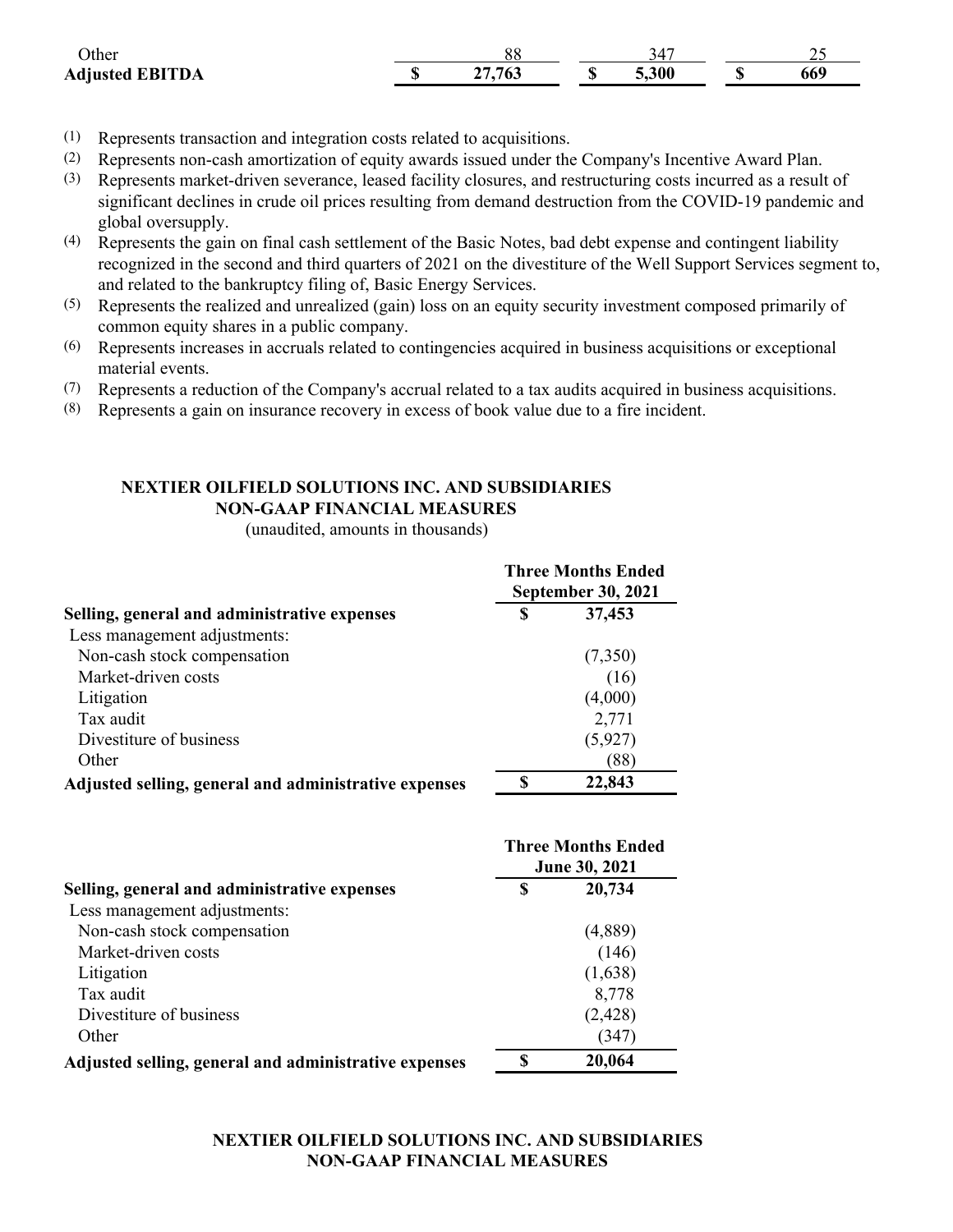### (unaudited, amounts in thousands)

|                                                         | <b>Three Months Ended September 30, 2021</b> |                 |  |        |         |
|---------------------------------------------------------|----------------------------------------------|-----------------|--|--------|---------|
|                                                         |                                              | Completion      |  |        |         |
|                                                         |                                              | <b>Services</b> |  | WC&I   | Total   |
| Revenue                                                 |                                              | 366,067         |  | 27,097 | 393,164 |
| Cost of services                                        |                                              | 320,297         |  | 24,340 | 344,637 |
| Gross profit excluding depreciation and amortization    |                                              | 45,770          |  | 2,757  | 48,527  |
| Management adjustments associated with cost of services |                                              | 414             |  | 148    | 562     |
| <b>Adjusted gross profit</b>                            |                                              | 46,184          |  | 2,905  | 49,089  |

|                                                         | Three Months Ended June 30, 2021 |                 |  |        |  |         |
|---------------------------------------------------------|----------------------------------|-----------------|--|--------|--|---------|
|                                                         |                                  | Completion      |  |        |  |         |
|                                                         |                                  | <b>Services</b> |  | WC&I   |  | Total   |
| Revenue                                                 |                                  | 268,839         |  | 23,306 |  | 292,145 |
| Cost of services                                        |                                  | 248,585         |  | 20,675 |  | 269,260 |
| Gross profit excluding depreciation and amortization    |                                  | 20,254          |  | 2,631  |  | 22,885  |
| Management adjustments associated with cost of services |                                  | 107             |  | 125    |  | 232     |
| <b>Adjusted gross profit</b>                            |                                  | 20,361          |  | 2,756  |  | 23,117  |

|                                                           | <b>Three Months Ended</b><br><b>September 30, 2021</b> |                            |  |  |
|-----------------------------------------------------------|--------------------------------------------------------|----------------------------|--|--|
|                                                           |                                                        | Frac & Integrated Wireline |  |  |
| Revenue                                                   |                                                        | 339,305                    |  |  |
| Cost of services                                          |                                                        | 295,971                    |  |  |
| Gross profit excluding depreciation and amortization      |                                                        | 43,334                     |  |  |
| Management adjustments associated with cost of services   |                                                        | 382                        |  |  |
| <b>Adjusted gross profit</b>                              |                                                        | 43,716                     |  |  |
| Average hydraulic fracturing fleets deployed              |                                                        | 25                         |  |  |
| Fully-utilized hydraulic fracturing fleets                |                                                        | 24                         |  |  |
| Annualized adjusted gross profit per fully-utilized fleet |                                                        | 7,286                      |  |  |

|                                                           | <b>Three Months Ended</b><br>June 30, 2021 |                                       |  |
|-----------------------------------------------------------|--------------------------------------------|---------------------------------------|--|
|                                                           |                                            | <b>Frac &amp; Integrated Wireline</b> |  |
| Revenue                                                   | S                                          | 239,176                               |  |
| Cost of services                                          |                                            | 221,162                               |  |
| Gross profit excluding depreciation and amortization      |                                            | 18,014                                |  |
| Management adjustments associated with cost of services   |                                            | 96                                    |  |
| <b>Adjusted gross profit</b>                              | \$                                         | 18,110                                |  |
| Average hydraulic fracturing fleets deployed              |                                            | 20                                    |  |
| Fully-utilized hydraulic fracturing fleets                |                                            | 18                                    |  |
| Annualized adjusted gross profit per fully-utilized fleet |                                            | 4,024                                 |  |

### **NEXTIER OILFIELD SOLUTIONS INC. AND SUBSIDIARIES NON-GAAP FINANCIAL MEASURES**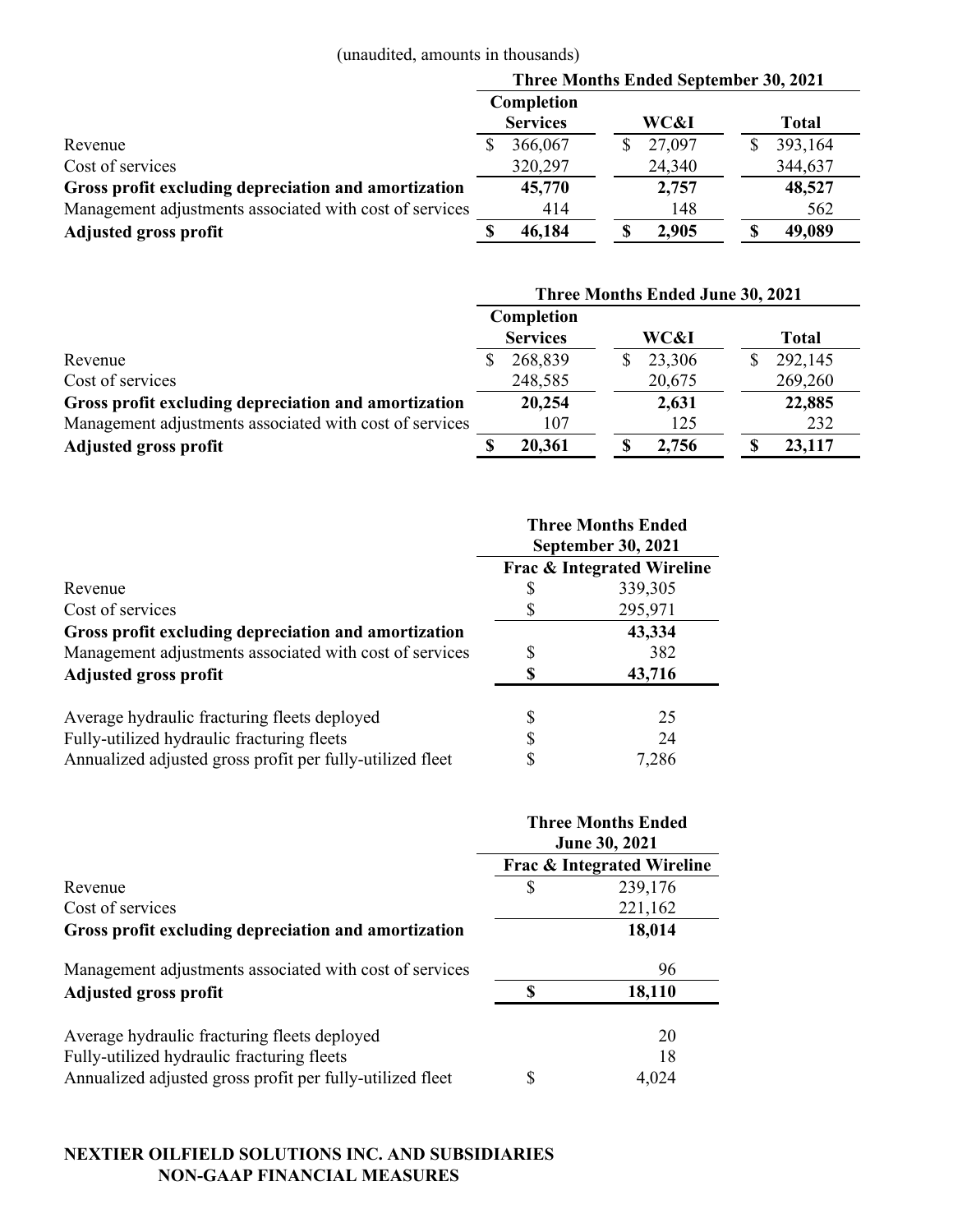(unaudited, amounts in thousands)

|                                                            |                      | <b>Three Months Ended</b><br><b>September 30, 2021</b> |  |
|------------------------------------------------------------|----------------------|--------------------------------------------------------|--|
| Net cash used in operating activities                      | S                    | (10, 721)                                              |  |
| Net cash used in investing activities <sup>(1)</sup>       |                      | (42, 470)                                              |  |
| Free cash flow                                             |                      | (53, 191)                                              |  |
|                                                            |                      | <b>Three Months Ended</b>                              |  |
|                                                            | <b>June 30, 2021</b> |                                                        |  |
| NT 24 (2014) computation or consideration of the father of | ₼                    | 1.4 $\epsilon$ $\sim$ $\tau$                           |  |

| Net cash used by operating activities                | -S | 14,627    |
|------------------------------------------------------|----|-----------|
| Net cash used in investing activities <sup>(2)</sup> |    | (31, 483) |
| Free cash flow                                       |    | (16, 856) |

(1) Excludes \$99.3 million from the Alamo acquisition.

(2) Excludes \$2.5 million from Q2 2021 Completions acquisition.

|                                                |    | <b>Three Months Ended</b><br><b>September 30, 2021</b> |  |  |
|------------------------------------------------|----|--------------------------------------------------------|--|--|
| Net loss                                       | \$ | (43,994)                                               |  |  |
| Plus management adjustments:                   |    |                                                        |  |  |
| Acquisition, integration and expansion         |    | 4,752                                                  |  |  |
| Non-cash stock compensation                    |    | 7,350                                                  |  |  |
| Market-driven costs                            |    | 578                                                    |  |  |
| Divestiture of business                        |    | 5,927                                                  |  |  |
| (Gain) loss on equity security investment      |    | 522                                                    |  |  |
| Litigation                                     |    | 4,000                                                  |  |  |
| Tax audit                                      |    | (2,771)                                                |  |  |
| Insurance recovery                             |    | (723)                                                  |  |  |
| Other                                          |    | 88                                                     |  |  |
| Adjusted net loss                              | \$ | (24,271)                                               |  |  |
| Adjusted net loss per share, basic and diluted | \$ | (0.11)                                                 |  |  |
| Weighted-average shares, basic and diluted     |    | 224.481                                                |  |  |

### **NEXTIER OILFIELD SOLUTIONS INC. AND SUBSIDIARIES NON-GAAP FINANCIAL MEASURES**

(unaudited, amounts in thousands)

| Net loss                                  | <b>Three Months Ended</b><br>June 30, 2021 |          |
|-------------------------------------------|--------------------------------------------|----------|
|                                           | S                                          | (31,781) |
| Plus management adjustments:              |                                            |          |
| Acquisition, integration and expansion    |                                            | 178      |
| Non-cash stock compensation               |                                            | 4,889    |
| Market-driven costs                       |                                            | 378      |
| Divestiture of business                   |                                            | 2,428    |
| Gain (loss) on equity security investment |                                            | (1, 331) |
| Litigation                                |                                            | 1,638    |